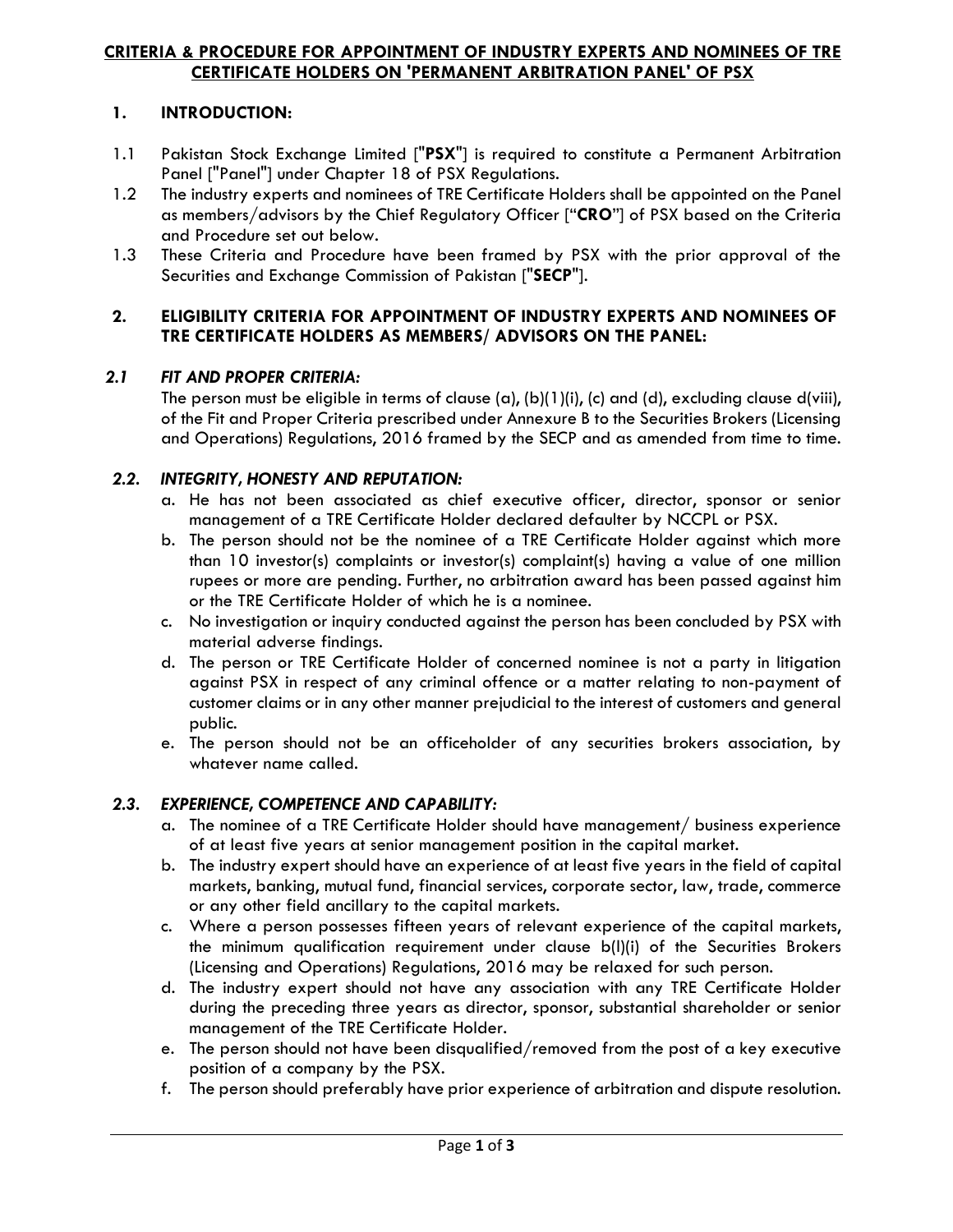- g. The person should preferably have experience as member of the Committee constituted with the approval of the PSX Board for approving verification of claims lodged against former/expelled TRE Certificate Holders.
- h. The person should have sound knowledge of rules and regulations of SECP and PSX particularly with respect to the execution and settlement of trades.

## **3. PROCEDURE FOR SELECTION AND APPOINTMENT OF MEMBERS/ ADVISORS ON THE PANEL:**

## *3.1. FOR INDUSTRY EXPERTS:*

- a. Any official(s) of RAD, designated by the CRO shall invite in writing the nominations of persons suitable to act as arbitrators from the list of reputable professional bodies or institutions in Pakistan, attached herewith as Exhibit-A, and such other professional bodies or institutions as determined by the PSX Board of Directors, for appointment as industry experts on the Panel.
- b. Upon receipt of nominations along with brief profiles of the nominees, the designated official(s) of RAD shall compile the list and present the same before CRO for obtaining his approval of the names.
- c. The CRO may interview the nominee(s) before approving the name(s).
- d. The PSX shall inform in writing the persons whose names are approved by the CRO. Provided that no person shall be appointed on the Panel unless such person has given his consent in writing for such appointment.

# *3.2. FOR NOMINEES OF TRE CERTIFICATE HOLDERS:*

- a. Any official(s) of RAD, designated by the CRO, shall invite names of nominees from TRE Certificate Holders who may be appointed on the Panel by the CRO as advisors. The designated official(s) of RAD shall maintain a list of all such nominees, and update the same on a periodic basis, or as and when required. Provided that a TRE Certificate Holder may only nominate its Chief Executive Officer, Director, Substantial Shareholder or Senior Management.
- b. The designated official(s) of RAD shall suggest to the CRO, the names of nominees of TRE Certificate Holders to be appointed on the Panel for consideration and approval of CRO. The names shall be suggested on the basis of relevant experience, knowledge and expertise in the field of capital market, law etc. preferably technical knowledge of securities trading and in arbitration and dispute resolution.
- c. The CRO may interview the nominee(s) before approving the name(s).
- d. The PSX shall inform in writing the nominees of TRE Certificate Holders so approved by CRO.

## **4. PANEL REVIEW:**

- a. Panel membership shall be reviewed annually by CRO.
- b. Members of the Panel shall be appointed for a period of one year. The CRO may reappoint a member on performance and need basis.
- c. Any member of the Panel who does not wish to continue as a member may offer his resignation to the CRO.
- d. The CRO may consider filling the casual vacancy from the names already presented to it for consideration or by selecting nominees of TRE Certificate Holders from the list maintained by the designated official(s) of RAD or by inviting nominations in the manner provided in section 3 above, whichever applicable.